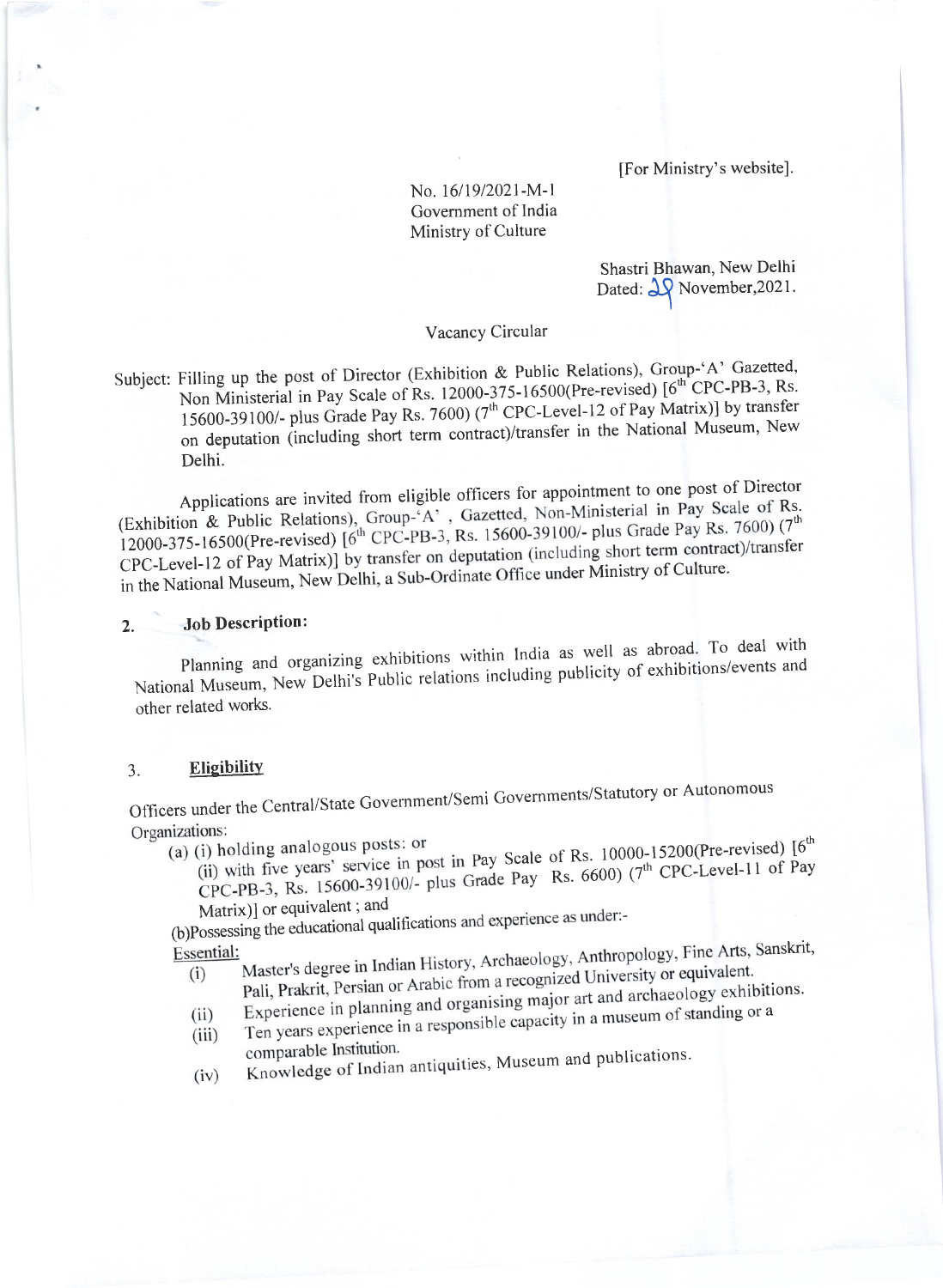Desirable:

(i) Research experience with equievidence of published work.<br>
(ii) Study abroad in museums or experience in mounting exhibitions.

Note-l:Period of deputation/contract including period of deputation in another ex-cadre post held immediately preceding this appointment shall ordinarily not exceed four years.

- Note 2: The maximum age limit for appointment by deputation (including short term contract) shall not exceed 56 years as on the closing date for receipt of applications.
- Note 3: The crucial date for determining the age limit shall be the closing date for receipt of applications from candidates in India(other than those in the Andaman and Nicobar and Lakshdweep).

4. Applications, in duplicate, in the enclosed prescribed proforma (Annexure) and complete up-to-date ACR dossiers (for the last 5 years) of the Officers who can be spared in the event of their selection along with (i) vigilance clearance, (ii) integrity certificate, (iii) cadre clearance,<br>and (iv) major / minor penalty statement for the lost 10 and (iv) major / minor penalty statement for the last 10 years should reach the undersigned<br>through proper channel within a period of 60 days from the last 10 years should reach the undersigned through proper channel within a period of 60 days from the date of publication of advertisement<br>in the Employment News. Applications received efter the duty of the distribution of advertisement in the Employment News. Applications received after the due date or otherwise incomplete will<br>not be considered and will stand rejected not be considered and will stand rejected.

(Arun Kumar) Under Secretary to the Govt. of India Tel. No. 23380136<br>Room No. 210-D Wing, Shastri Bhawan Dr. Rajendra prasad Road New Delhi - 110001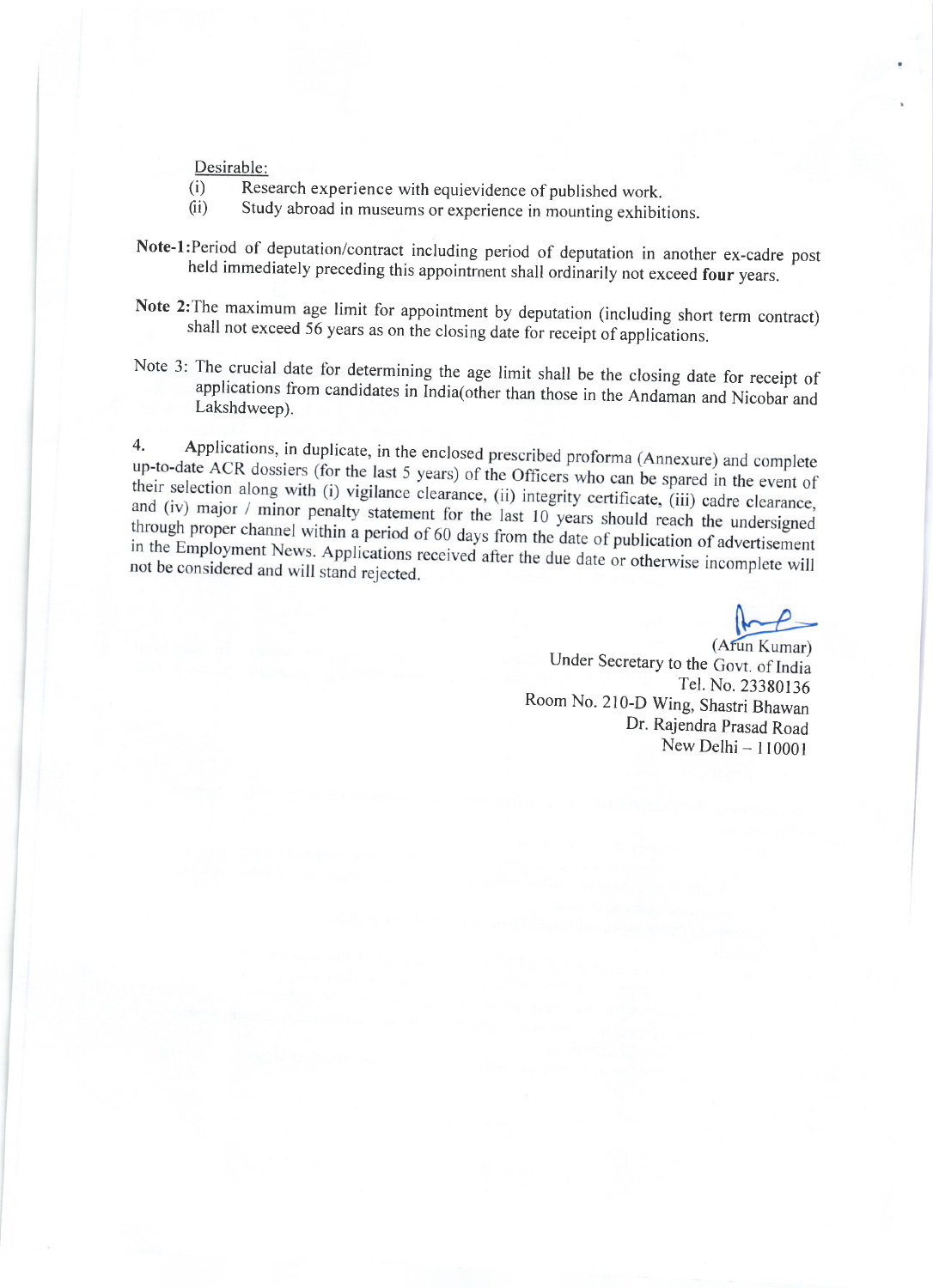## **ANNEXURE**

# BIO-DATA/ CURRICULUM VITAE PROFORMA FOR THE POST OF DIRECTOR (EXHIBITION & PUBLIC RELATION) IN NATIONAL MUSEUM, NEW DELHI.

| 1. Name and Address                                                       |                                                     |
|---------------------------------------------------------------------------|-----------------------------------------------------|
| (in Block Letters)                                                        |                                                     |
| 2. Date of Birth (in Christian era)                                       |                                                     |
| 3.i) Date of entry into service                                           |                                                     |
| ii) Date of retirement under                                              |                                                     |
| Central/State Government Rules                                            |                                                     |
| 4. Educational Qualifications                                             |                                                     |
| other<br>and<br>Whether Educational<br>5.                                 |                                                     |
| qualifications required for the post are                                  |                                                     |
| satisfied. (If any qualification has been<br>the<br>one                   |                                                     |
| to<br>equivalent<br><b>as</b><br>treated<br>the<br>state<br>in the Rules, |                                                     |
| prescribed                                                                |                                                     |
| authority for the same)<br>Qualifications/ Experience required as         | Qualifications/ experience possessed by the officer |
| mentioned in the advertisement/ vacancy                                   |                                                     |
| circular                                                                  |                                                     |
| Central/State<br>the<br>under<br>Officers                                 | Essential:-                                         |
| Government/Semi                                                           |                                                     |
| Governments/Statutory or Autonomous                                       |                                                     |
|                                                                           |                                                     |
| Organizations:<br>(a)(i) holding analogous posts: or                      |                                                     |
| (ii) with five years' service in post in                                  |                                                     |
| Pay Scale of Rs. 10000-15200(Pre-                                         |                                                     |
| revised) [6 <sup>th</sup> CPC-PB-3, Rs. 15600-                            |                                                     |
|                                                                           |                                                     |
| 39100/- plus Grade Pay Rs. 6600)                                          |                                                     |
| (7 <sup>th</sup> CPC-Level-11 of Pay Matrix)]                             |                                                     |
| or equivalent; and<br>educational                                         |                                                     |
| the<br>(b)Possessing<br>as                                                |                                                     |
| experience<br>and<br>qualifications                                       |                                                     |
| under:-                                                                   |                                                     |
| Essential:                                                                |                                                     |
| Master's degree in Indian History,<br>(i)                                 |                                                     |
| Archaeology, Anthropology, Fine Arts,                                     |                                                     |
| Sanskrit, Pali, Prakrit, Persian or Arabic                                | <sub>or</sub>                                       |
| from a recognized University                                              |                                                     |
| equivalent.                                                               |                                                     |
| and<br>(ii)Experience in planning                                         |                                                     |
| organising major art and archaeology                                      |                                                     |
| exhibitions.                                                              |                                                     |
| in<br>(iii)Ten years experience                                           | a                                                   |
| responsible capacity in a museum of                                       |                                                     |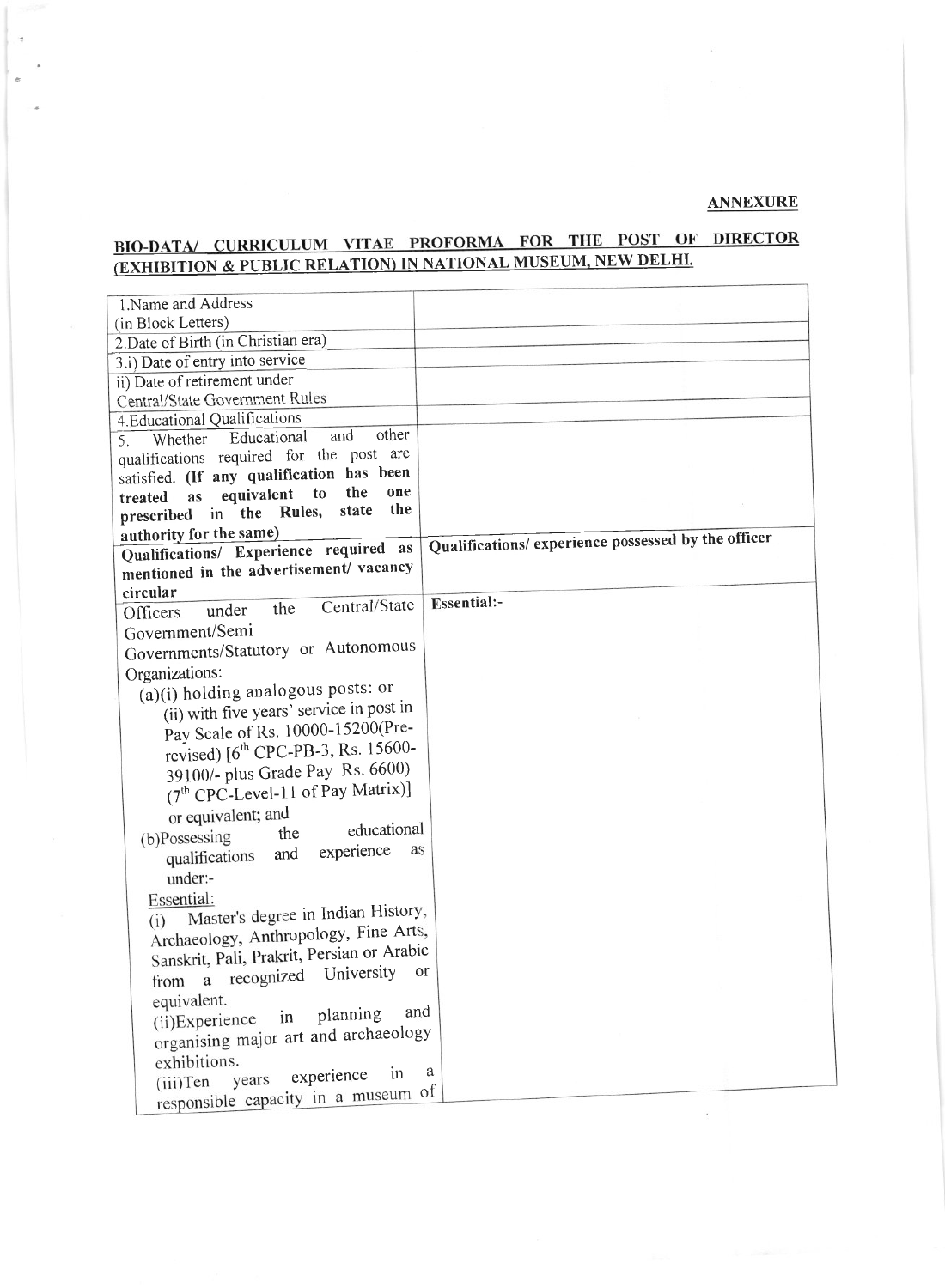| standing or a<br>comparable                                 |                                                                                                           |
|-------------------------------------------------------------|-----------------------------------------------------------------------------------------------------------|
| Institution.                                                |                                                                                                           |
| (vii) Knowledge<br>of<br>Indian                             |                                                                                                           |
| antiquities,<br>Museum<br>and                               |                                                                                                           |
| publications.                                               |                                                                                                           |
|                                                             | Desirable:-                                                                                               |
| Desirable:                                                  |                                                                                                           |
| (i)<br>Research experience                                  |                                                                                                           |
| with equievidence of published                              |                                                                                                           |
| work.                                                       |                                                                                                           |
| (ii)<br>Study abroad in museums                             |                                                                                                           |
| or experience in mounting                                   |                                                                                                           |
| exhibitions.                                                |                                                                                                           |
|                                                             |                                                                                                           |
|                                                             | 5.1 Note: This column needs to be amplified to indicate Essential and Desirable Qualifications as         |
| Circular and issue of Advertisement in the Employment News. | mentioned in the RRs by the Administrative Ministry/Department/Office at the time of issue of             |
|                                                             |                                                                                                           |
| may be indicated by the candidate.                          | 5.2 In the case of Degree and Post Graduate Qualifications Elective/main subjects and subsidiary subjects |
| 6. Please state clearly whether in the light of             |                                                                                                           |
| entries made by you above, you meet the                     |                                                                                                           |
| requisite Essential Qualifications and work                 |                                                                                                           |
| experience of the post.                                     |                                                                                                           |
|                                                             | 6.1 Note: Borrowing Departments are to provide their specific comments/ views confirming the              |
|                                                             |                                                                                                           |
| Bio-data) with reference to the post applied.               | relevant Essential Qualification/ Work experience possessed by the Candidate (as indicated in the         |
|                                                             |                                                                                                           |

7. Details of Employment, in chronological order. Enclose a separate sheet duly authenticated by your signature, if the space below is insufficient.

| Ger Office/Institution | Post held on<br>regular basis | From | To | $*Pav$<br>Band<br>$\int$ GradePay/Pay Scale $\int$ detail)<br>regular basis | and Nature of Duties (in<br>of the post held on   highlighting experience<br>$\int$ required for the post <sup>1</sup><br>applied for |
|------------------------|-------------------------------|------|----|-----------------------------------------------------------------------------|---------------------------------------------------------------------------------------------------------------------------------------|
|------------------------|-------------------------------|------|----|-----------------------------------------------------------------------------|---------------------------------------------------------------------------------------------------------------------------------------|

Important : Pay-band and Grade Pay granted under ACP/MACP are personal to the officer and therefore, should not be mentioned . Only Pay Band and Grade Pay/ Pay scale of the post held on regular basis to be mentioned. Details of ACP/MACP with present Pay Band and Grade Pay where such benefits have been drawn by the Candidate, may be indicated as below; 

| UIIIce/Institution | Pay, Pay Band, and Grade Pay |      |  |
|--------------------|------------------------------|------|--|
|                    | drawn under ACP / MACP       | From |  |
|                    | Scheme                       |      |  |
|                    |                              |      |  |

| $\frac{1}{2}$ . 8. Nature of present employment i.e. Adhoc or<br>$\frac{1}{2}$ emporary or Quasi-Permanent or Permanent |  |
|-------------------------------------------------------------------------------------------------------------------------|--|